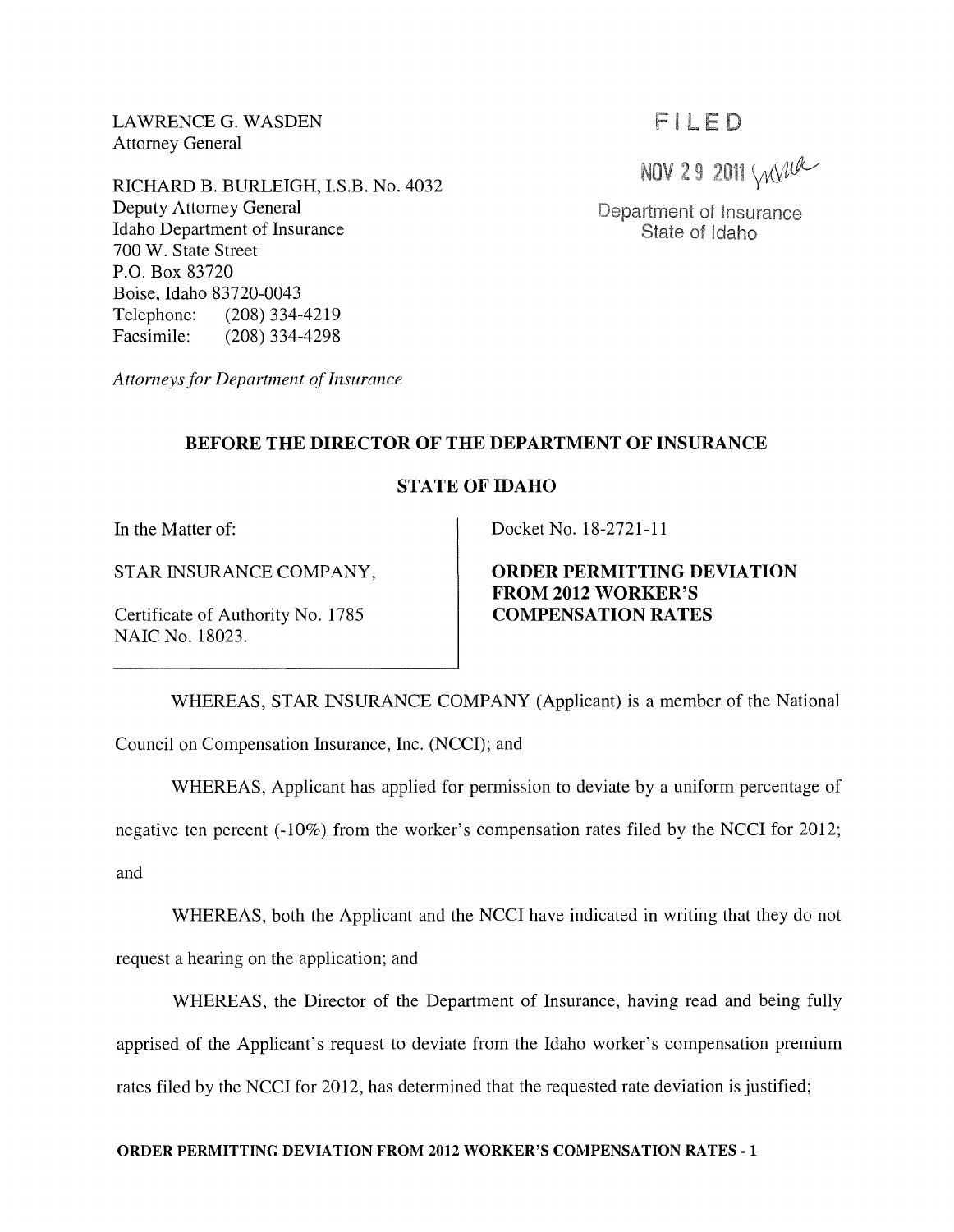NOW, THEREFORE, IT IS HEREBY ORDERED that, pursuant to Idaho Code § 41- 1614, the Applicant's request for a uniform percentage deviation of negative ten percent (-10%) from the worker's compensation rates filed by the NCCI for 2012, exclusive of terrorism rates, is GRANTED. This deviation from the Idaho worker's compensation premium rates filed by the NCCI for 2012 shall take effect January 1, 2012, and shall remain in effect for one year from that date unless terminated sooner with the approval of the Director.

*/]Qf1i.*  DATED this  $\sim Q$  day of November 2011.

> STATE OF IDAHO DEPARTMENT OF INSURANCE

Willham eal

### NOTIFICATION OF RIGHTS

This is a final order of the Director. Any party may file a motion for reconsideration of this final order within fourteen (14) days of the service date of this order. The agency will dispose of the petition for reconsideration within twenty-one (21) days of its receipt, or the petition will be considered denied by operation of law. *See* Idaho Code § 67-5246(4).

Pursuant to Idaho Code §§ 67-5270 and 67-5272, any party aggrieved by this final order or orders previously issued in this case may appeal this final order and all previously issued orders in this case to district court by filing a petition in the district court of the county in which:

- i. A hearing was held,
- ii. The final agency action was taken,
- iii. The party seeking review of the order resides, or operates its principal place of business in Idaho, or

#### ORDER PERMITTING DEVIATION FROM 2012 WORKER'S COMPENSATION RATES - 2